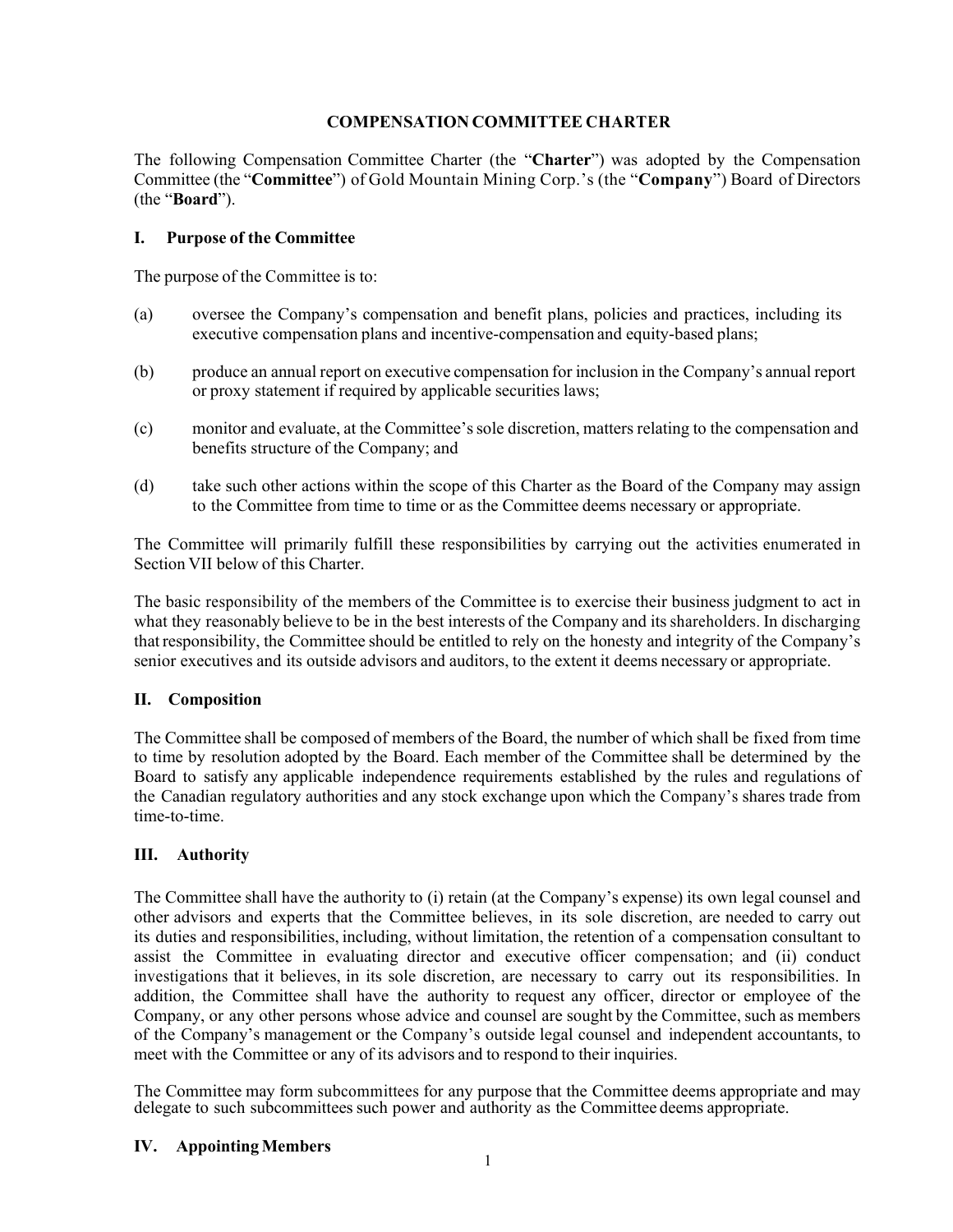The members of the Committee shall be appointed or re-appointed by the Board on an annual basis. Each member of the Committee shall continue to be a member thereof until such member's successor is appointed, or unless such member shall resign or be removed by the Board. The Board may remove or replace any member of the Committee at any time. However, a member of the Committee shall automatically cease to be a member of the Committee upon either ceasing to be a director of the Board. Vacancies on the Committee will be filled by the Board.

## **V. Chairperson**

The Board, or in the event of its failure to do so, the members of the Committee, must appoint a chairperson from the members of the Committee (the "**Chairperson**"). If the Chairperson of the Committee is not present at any meeting of the Committee, an acting Chairperson for the meeting shall be chosen by majority vote of the Committee from among the members present. In the case of a deadlock on any matter or vote, the Chairperson shall refer the matter to the Board. The Committee may appoint a secretary who need not be a director of the Board or Committee.

## **VI. Meetings**

The time and place of meetings of the Committee and the procedure at such meetings shall be determined from time to time by the members thereof provided that:

- (a) a quorum for meetings shall be two members, present in person or by telephone or other telecommunication device that permits all persons participating in the meeting to speak and hear each other. The Committee shall act on the affirmative vote of a majority of members present at a meeting at which a quorum is present. The Committee may also act by unanimous written consent in lieu of meeting;
- (b) the Committee shall meet as often as it deems necessary, but not less frequently than once each year; and
- (c) notice of the time and place of every meeting shall be given in writing or facsimile communication to each member of the Committee at least 24 hours prior to the time of such meeting.

The Committee shall maintain written minutes of its meetings, which minutes will be filed with the minutes of the meetings of the Board. The Committee shall make regular reports of its meetings to the Board, directly or through its Chairperson, accompanied by any recommendations to the Board approved by the Committee.

#### **VII. Specific Duties**

In meeting its responsibilities, the Committee is expected to:

- (a) review and approve at least annually the corporate goals and objectives of the Company's executive compensation plans, incentive-compensation and equity based plans and other general compensation plans (the "**Company Plans**"), and amend, or recommend that the Board amend, these goals and objectives if the Committee deems it appropriate;
- (b) review at least annually the Company Plans in light of the Company's goals and objectives with respect to such plans, and, if the Committee deems it appropriate, adopt, or recommend to the Board the adoption of new, or the amendment of existing, Company Plans;
- (c) evaluate annually the performance of the chief executive officer of the Company, the other executive officers of the Company and the chairman of the Board (collectively, the "**Company**